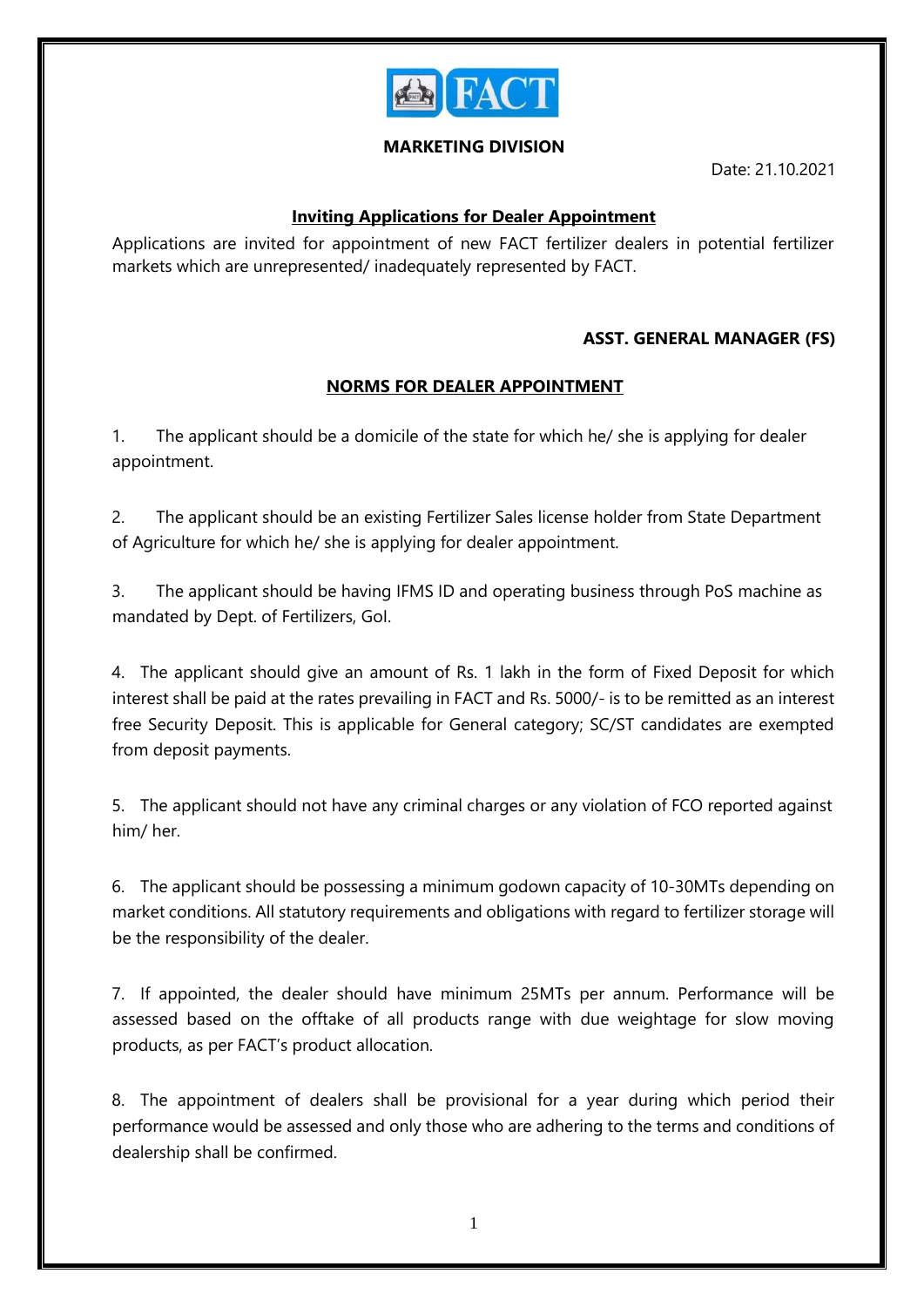9. Dealer shall undertake necessary arrangements for making e-payments as FACT receives payments for fertilizers through NEFT/ RTGS/ e-payment to FACT'S designated bank accounts.

10. The above terms are not exhaustive. They are only illustrative in nature and the selected dealer is required to execute an agreement with FACT containing other terms also.

11. All instructions in the agreement should be adhered to in letter and spirit.

12. The interested parties may send dealership application (Application forms and further details shall be furnished in FACT website *[www.fact.co.in](http://www.fact.co.in/)* ) to the address as applicable.

| Srl. | <b>ADDRESS</b>                                                                                |  |
|------|-----------------------------------------------------------------------------------------------|--|
| No.  |                                                                                               |  |
| 1    | <b>KERALA STATE</b>                                                                           |  |
|      | FACT Kerala State Office, FACT Ltd., Marketing Division, Old Public Relation Building,        |  |
|      | Udyogamandal - 683 501. Tel: 0484 - 2567516, 2545076.                                         |  |
| 2    | <b>TAMIL NADU</b>                                                                             |  |
|      | FACT Tamilnadu State Office, FACT Ltd., Flat No.G.6, Arvind Narain Enclave, No.15, Masilamani |  |
|      | Street, T. Nagar, Chennai-600 017, Near Kavitha Publications, Tel: 044-24321280 and 044-      |  |
|      | 48651260 E-mail: amtn@factltd.com                                                             |  |
| 3    | <b>KARNATAKA</b>                                                                              |  |
|      | FACT Karnataka State Office, No 150, 18 Cross, CHBCS Layout Vijaya Nagar, Bangalore -         |  |
|      | 560040, Tel: 080-23114293, 23119945, E-mail: fact_blr@airtelmail.in,                          |  |
|      | factkarnataka@gmail.com                                                                       |  |
| 4    | <b>ANDHRA PRADESH</b>                                                                         |  |
|      | FACT State Office, D.No:11-5-338, 1st Floor, Red Hills, Bazaarghat Road, Hyderabad-500 004    |  |
|      | Tel: 040-23314125, 23394564, Fax: 040-23328227, E-mail: factItdf@gmail.com                    |  |
| 5    | <b>TELANGANA</b>                                                                              |  |
|      | FACT State Office, D.No:11-5-338, 1st Floor, Red Hills, Bazaarghat Road, Hyderabad-500 004    |  |
|      | Tel: 040-23314125, 23394564, Fax: 040-23328227, E-mail: factItdf@gmail.com                    |  |

13. Dealer should arrange for all the below mentioned documents (Both original and duplicate) at the time of visit of FACT staff:

| Sl. No.       | <b>Document</b>                                   | Document to be issued by         |
|---------------|---------------------------------------------------|----------------------------------|
|               | Fertilizer license                                | State Dept. of Agriculture       |
| $\mathcal{P}$ | <b>Bank Reference Letter</b>                      | <b>Bank Authority</b>            |
| 3             | Caste certificate (if SC / ST)                    | <b>Competent Authority</b>       |
| 4             | Local Standing Certificate                        | AO/VAO/any public representative |
| 5             | Board Resolution (in case of Co- operative firms) | <b>Competent Authority</b>       |
| 6             | Partnership deed (In case of partnership firms)   | Notary                           |
|               | <b>GST registration certificate</b>               | <b>Competent Authority</b>       |